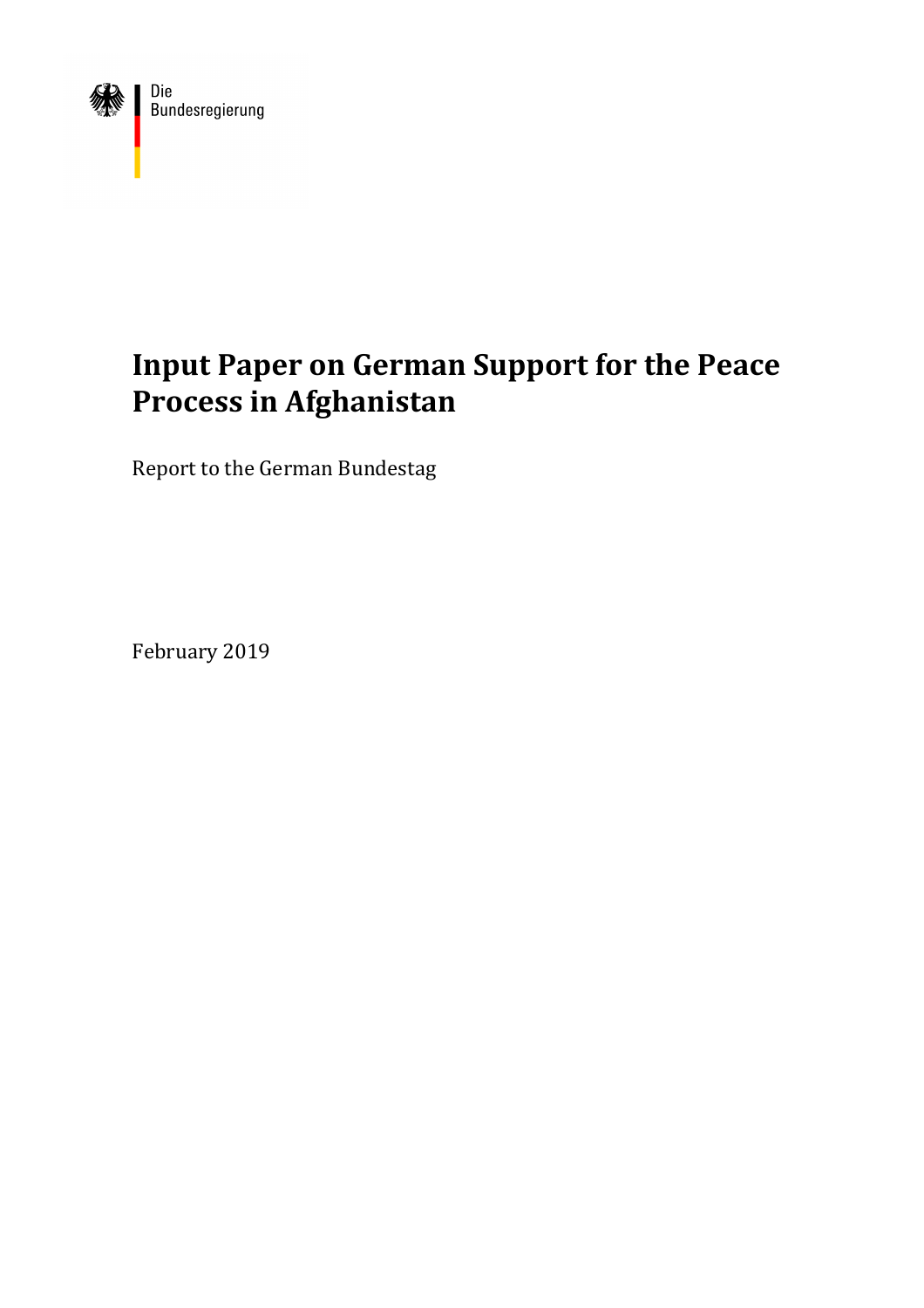### **I. Context**

- 1. Through joint efforts by various ministries, Germany is making an important contribution to international endeavours to foster peace, stability and development in Afghanistan, including by providing just under 14 percent of total ODA and stabilisation aid to Afghanistan, as one of 39 NATO and partner countries in the Resolute Support Mission with 7.7 percent of the troop contingent, and as part of the bilateral German Police Project Team (GPPT) with approximately 50 federal and Land police officers. In its March 2018 'Report on the status of and outlook for Germany's Afghanistan engagement', the Federal Government redefined the strategic goals of this engagement on the basis of an inventory of the current situation and Germany's interests.
- 2. These goals are:
	- to reduce the violent conflict to a level that can be controlled by the Afghan security forces and minimises the threat to Germany, its allies and the region;
	- to create a state that enjoys legitimacy and thus facilitates stability, including through its effective safeguarding of security and justice, and particularly of human rights;
	- to ensure economic and social development that gives people prospects for the future beyond poverty, (forced) migration and extremism;
	- to foster an Afghan-owned peace process that is supported by other countries in the region.
- 3. Since this report was published, Afghanistan has only partly come closer to achieving these goals. On the one hand, the Afghan government was able to present achievements under its reform programme at the Geneva Conference on Afghanistan on 28 November 2018, including the restructuring of public procurement and recruitment law and the introduction of a digital registration and remuneration system for the security forces, and has agreed new reform goals with its development partners to be achieved by 2020. Despite huge organisational challenges and high security risks, the large voter turnout for the parliamentary elections in October 2018, which had been postponed several times, was proof of the public's support for the democratic constitutional order. Progress has been made with regard to reaching a political settlement to the conflict, with a comprehensive peace offer made by the government, a three-day ceasefire and the appointment of a US Special Representative. On the other hand, the level of violence and the security situation have not improved significantly over the course of the year. According to reports by the United Nations, 8050 Afghan civilians were killed or injured as a direct result of the conflict in the first three quarters of the year, compared with 8084 people in the same period in 2017.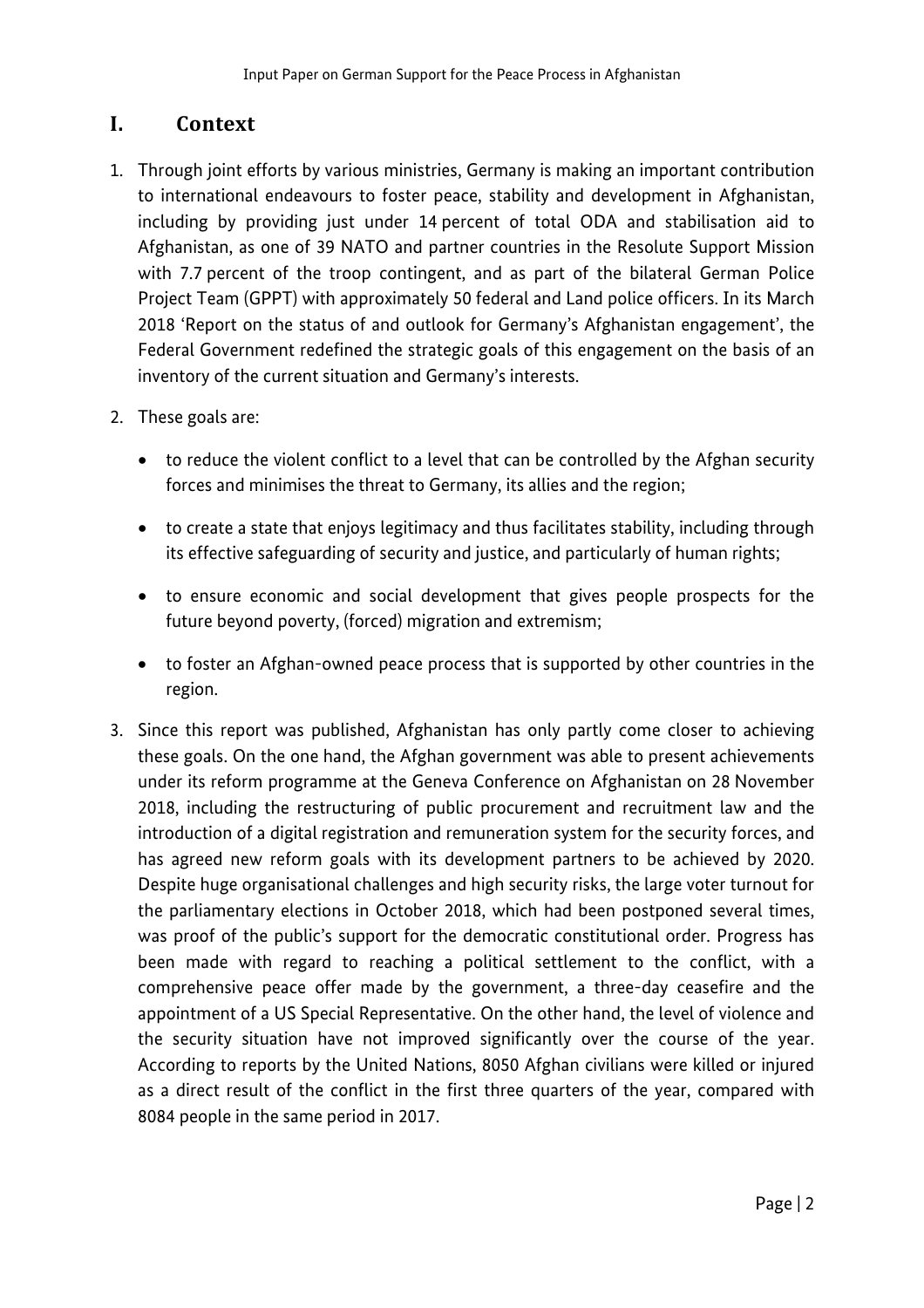- 4. The Federal Government is of the view that the violent conflict in Afghanistan can only be ended by a political negotiation process that includes both the Afghan government and the Taliban, shifts the conflict to the political level, and enables the Afghan security forces to protect the Afghan population in the longer term without international military support. All Afghan players and the international community agree with this assessment.
- 5. A key goal of German engagement in Afghanistan is thus to maximise the chances of success for a political process and not to take any steps that could impede it. The Federal Government thus concludes that it should continue its diplomatic, civilian and military engagement in agreement with its partners to the same extent as before. In order to achieve the above-mentioned goals and to strengthen reform-oriented players in the Afghan government, the Federal Government will continue to make as much of its support as possible contingent on reforms and better cooperation. Until a political settlement is reached, the Federal Government believes that continuing military engagement will help to create the security prerequisites for civil engagement being able to become effective in its current form.
- 6. In the longer term, the Federal Government is preparing for various scenarios:
	- In the best-case scenario, a political process will create a viable foundation in the foreseeable future for permanently reducing the violence on the basis of comprehensive reconciliation in Afghan society and for bringing German and international engagement to a successful conclusion. The Federal Government will respect and support a peace agreement between the parties to the conflict provided that it ensures an end to the armed conflict and to all connections to transnational terrorist organisations, and protects the universal human rights guaranteed in the constitution for all Afghan citizens. An unprecedented opportunity has now arisen for paving the way to such a peace process.
	- However, the experiences of the past years suggest that work on a political process will last several years, especially given the complex Afghan and international negotiating situation, without there being either decisive breakthroughs or complete failure. The Federal Government believes it should continue its engagement in Afghanistan, in agreement with its international partners, in order to continue playing its part in bringing about a successful political process without jeopardising it, provided there are realistic prospects for a political settlement.
	- The allies make decisions on the NATO-led Resolute Support Mission through consensus. Should the US, in particular, significantly reduce its military engagement, the Federal Government will review its own actions in Afghanistan in depth. Under such circumstances, it would be necessary to review with our partners whether and how such a decision by the US could be offset by redistributing the burden among NATO partners. In the view of the Federal Government, this is not currently the case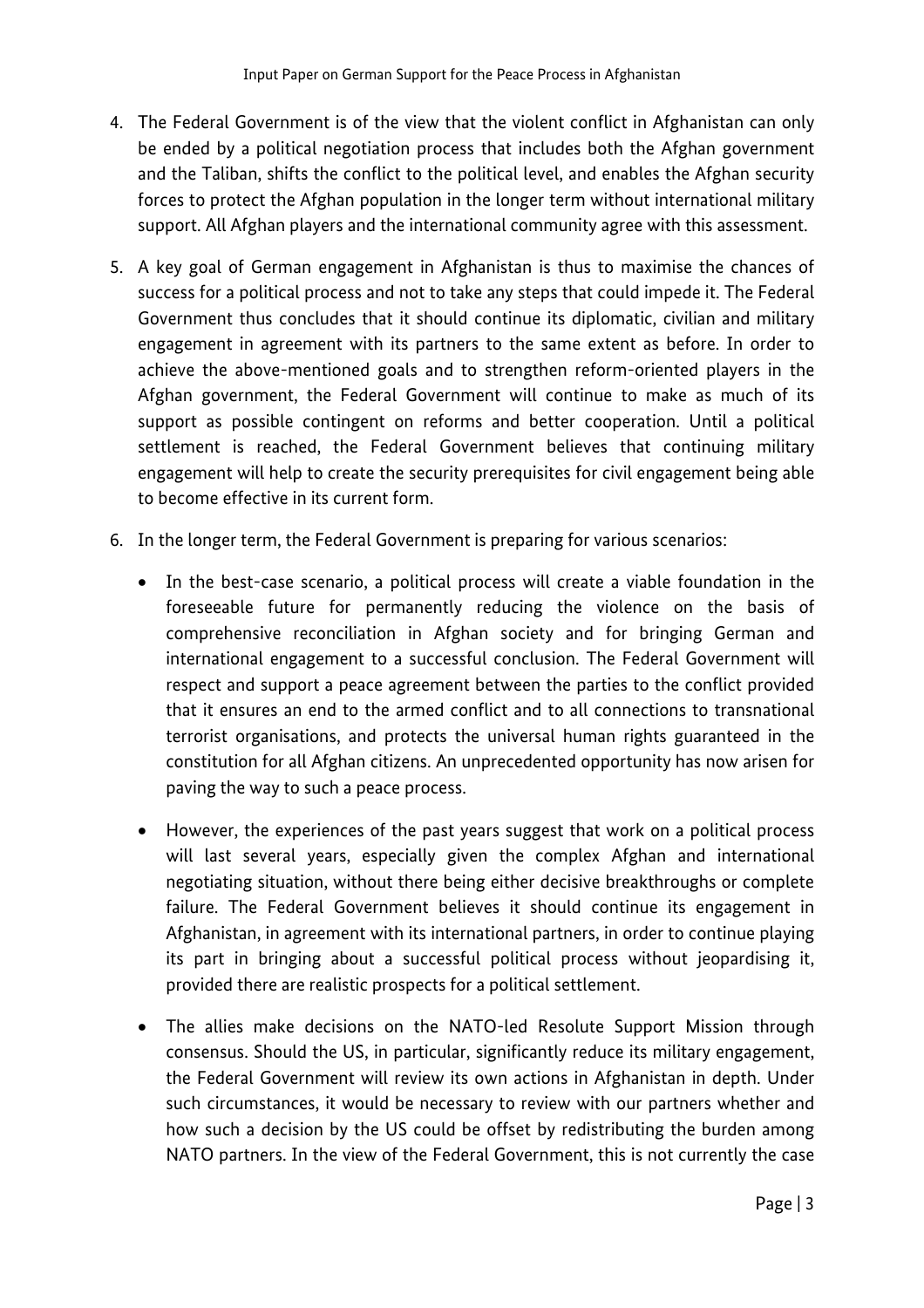(see paragraph 15). However, we cannot preclude a situation in which the US separates its future military engagement from endeavours to bring about a peace process and withdraws partially or fully from Afghanistan without consulting extensively with its partners. This scenario could have an impact on international engagement in Afghanistan. This would first need to be evaluated and discussed at multilateral level in NATO before decisions, particularly on NATO activities, can be made on further military engagement.

• Germany's engagement would require a thorough review should diplomatic efforts to bring about a political process collapse entirely.

### **II. Latest developments**

- 7. Over the past year, the Afghan government has taken several initiatives to further a comprehensive Afghan-led and Afghan-owned peace and reconciliation process. At the Kabul Process for Peace and Security Cooperation in Afghanistan, a conference of Afghanistan's most important partners, including Germany, which took place on 28 February 2018, President Ghani stated that he was willing to negotiate with the Taliban without preconditions and on all contentious issues, including the future constitution and the international troop presence. This offer met with broad support from Afghan politicians and the Afghan public, and was also welcomed outside Afghanistan. Meetings of renowned Islamic religious scholars in Bogor (Indonesia), Kabul, and Mecca also called for direct intra-Afghan negotiations.
- 8. To mark the end of Ramadan, the Afghan government announced a temporary unilateral ceasefire (excluding "Islamic State" in Khorasan Province and al-Qaida) as a confidencebuilding measure. The US armed forces took part in this ceasefire. The Taliban accepted the ceasefire for three days (15 to 17 June 2018), but explicitly excluded foreign targets from it. During this time, fighting ceased almost entirely and there were scenes of fighters from opposing sides fraternising. Since then, however, the Taliban have not responded to offers to extend or renew the ceasefire.
- 9. At the November 28, 2018 Geneva Conference on Afghanistan , President Ghani presented further measures aimed at launching a peace process, such as the appointment of a 12-member negotiating team and an advisory committee comprised of important representatives of the government, opposition, and civil society. The Afghan Government expects to be able to conclude a peace process, both among the Afghan parties to the conflict and with foreign players such as Pakistan and the US, within a period of five years. It insists on upholding the continuity of the constitutional framework.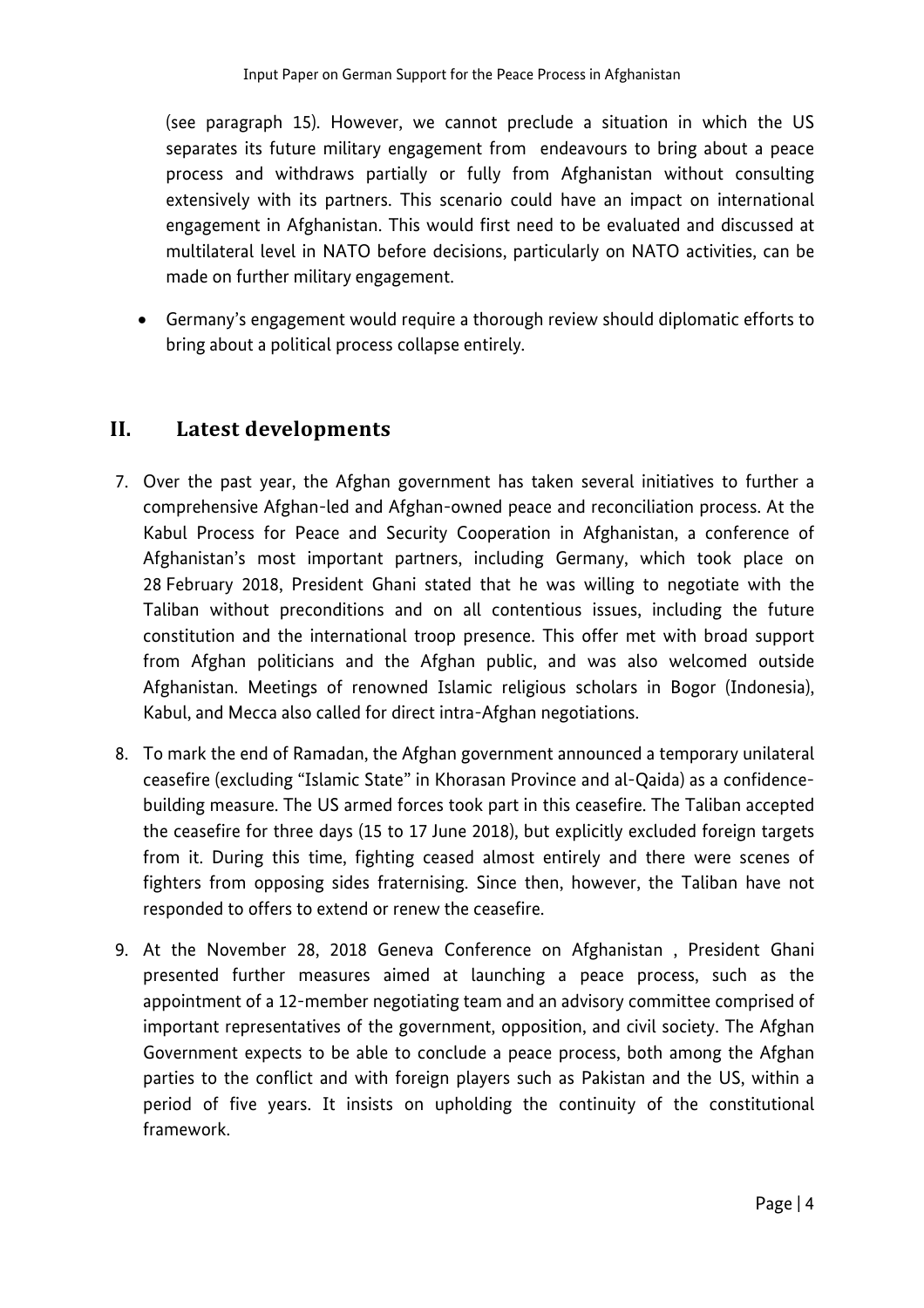- 10. The leaders of the Afghan Taliban movement have rejected this initiative so far, as they regard the internationally recognised Afghan government as an illegitimate accomplice of foreign powers without the authority to make its own decisions. The Taliban see themselves as having been unjustly overthrown in 2001 and as the de facto ruling government of the "Islamic Emirate of Afghanistan" in large swathes of the country. To date, it has only stated its willingness to negotiate with the US and has authorised its unofficial "Political Office" to conduct such talks. Comprised of several members of the former Taliban regime who are based in Doha (Qatar), the "Political Office" is to be led by the former deputy to the "Emir", Abdul Ghani Baradar. Although some members of the Taliban who have distanced themselves from the current leadership take different positions on the peace process, the nationwide ceasefire following Ramadan in 2018 shows the vast majority of the group follows orders from their leader, "Emir" Hibatullah Akhundzada, and his deputies Sirajuddin Haqqani, Muhammad Yaqub, and Abdul Ghani Baradar.
- 11. The Taliban's main demands are that "the occupation be ended" and for the establishment of an "Islamic system" in Afghanistan (according to its last published speech, which was given in Moscow on 9 November 2018). These vague concepts have occasionally been specified – albeit not consistently – as an internationally endorsed commitment by the US and its partners to a time frame, agreed with the Taliban, on a complete ending of the international troop presence and the adoption of a new Afghan constitution that is based, to a greater extent, on Islamic principles, particularly in the governmental and legal systems.
- 12. At least rhetorically, the Taliban promise to prohibit Afghan territory from being used for interference abroad, to combat illegal drug cultivation and trade, to prevent harm to civilians, and to facilitate humanitarian assistance. As confidence-building measures during the peace process, the Taliban demand the lifting of international sanctions (including travel restrictions imposed by the United Nations), the release of prisoners, and permission to set up an official representative office. Representatives of the Taliban claim that the aim is not to return to being the sole power, as was the case prior to 2001; however, it remains unclear so far how they perceive their political role after a peace agreement.
- 13. The US refuses to hold negotiations with the Taliban without the Afghan Government, as only the latter can legitimately make decisions about Afghan security forces, their need for international support, and changes to the system of government or foreign policy. However, Trump's Administration has stated its willingness to support peace talks between the Afghan parties to the conflict, including through preliminary talks and as a negotiating partner. At their meeting on 5 December 2018, the NATO Foreign Ministers recognised that the international community's future military role in Afghanistan will also be discussed in an Afghan-owned peace process.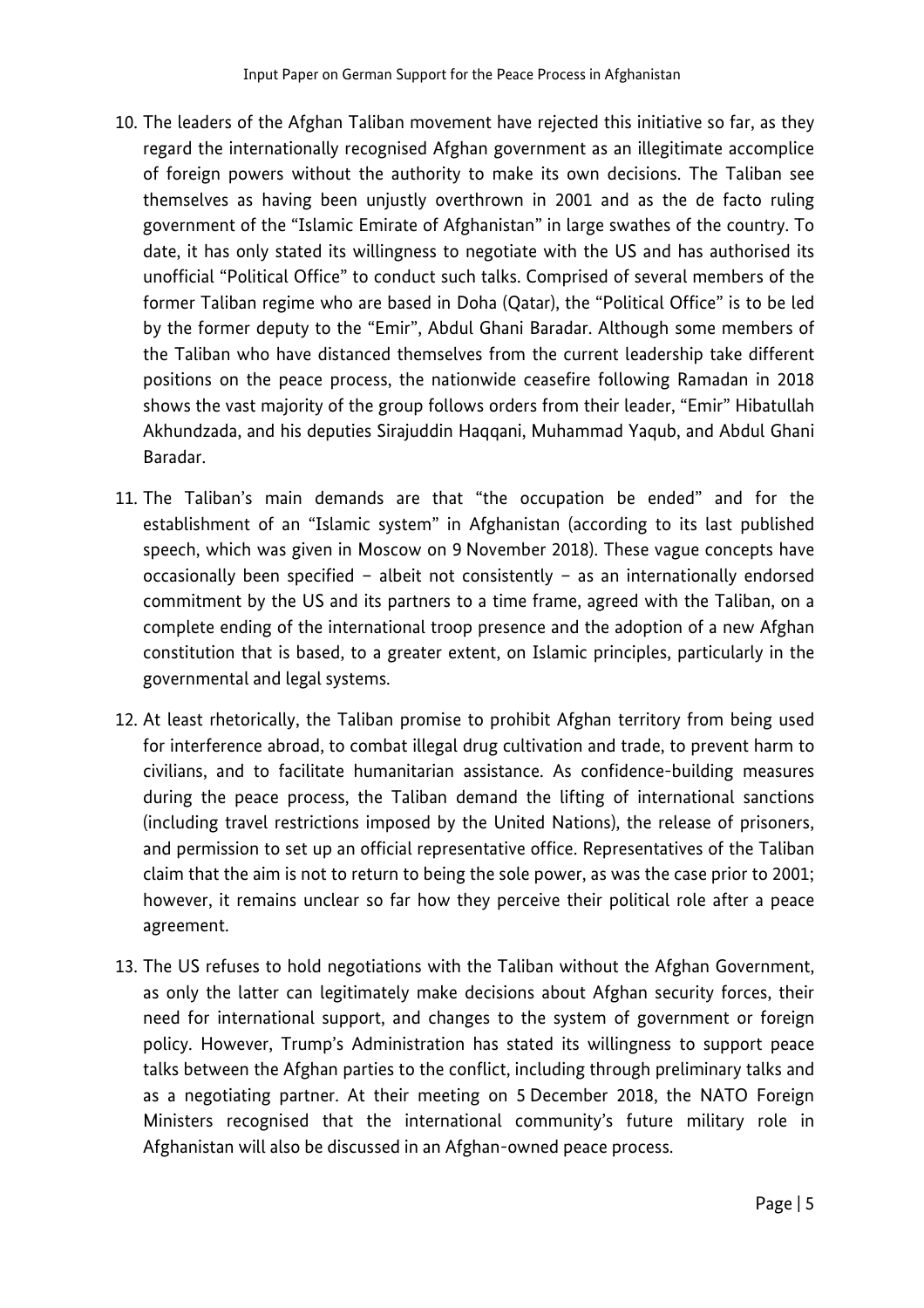- 14. On 24 September 2018, US Secretary of State Pompeo appointed Ambassador Zalmay Khalilzad as the Special Representative for Afghanistan Reconciliation. In talks with Afghan and regional stakeholders, Khalilzad is working intensively to achieve confidence-building measures and negotiations in a format acceptable to all parties. The aim is to reach a breakthrough before Afghanistan's presidential elections scheduled to take place 20 July 2019. The Taliban reject these elections as illegitimate. The release of several Taliban members from detention in Pakistan and the participation of members of the Taliban leadership in talks with representatives of the US, Pakistan, the United Arab Emirates, and Saudi Arabia in Abu Dhabi between 17 and 19 December 2018 are the first results of this engagement.
- 15. The success of these efforts will depend on the degree to which the US and its allies are prepared to use their military and civilian support for Afghanistan as a lever. The Trump Administration is seeking to bring about an early political solution so that the US contingents in the NATO-led Resolute Support Mission and in the US counter-terrorism mission, Operation Freedom's Sentinel, can be significantly reduced. The time pressure this creates could weaken the negotiating position of the US and the Afghan government if such a reduction in troops cannot be tied to concessions from the other side as a milestone in a negotiated road map. Within the framework of its South Asia Strategy, announced in August 2017, the US Administration committed to continuing the mission until the desired benchmarks have been reached. In this strategy, President Trump clearly distanced himself from his predecessor's policy, which he called a "hasty withdrawal" based on calendar timetable. The approach of making changes to the mission contingent upon developments on the ground forms a valid basis for the Resolute Support Mission, as was confirmed by NATO heads of state and at their summit on 12 July 2018. The US considerably increased the number of troops sent to Afghanistan in 2017 and 2018. Media reports on plans to reduce the US troop contingents stationed in Afghanistan have not been confirmed to date by representatives of the US Administration, including the commander of US troops in Afghanistan, General Miller. The Federal Government is pressing for coordinated action within NATO. In both political and practical terms, the Bundeswehr mission in Afghanistan hinges on reliable and calculable multilateral cooperation.
- 16. The states in the region, whose interests are directly affected by the political and security situation in Afghanistan, are increasingly keen to play a role in the peace process. For example, the new Uzbek Government hosted a ministerial conference on 27 March 2018, which was also attended by Federica Mogherini, EU High Representative for Foreign and Security Policy. The new Pakistani Foreign Minister has already visited Kabul three times since taking up office in August 2018 and has declared that resolving the Afghan conflict is a priority for his government. However, time will tell whether Pakistan is willing and able to make the necessary changes in the way it deals with the Taliban, whose leadership continues to enjoy safe havens there. As Pakistan's close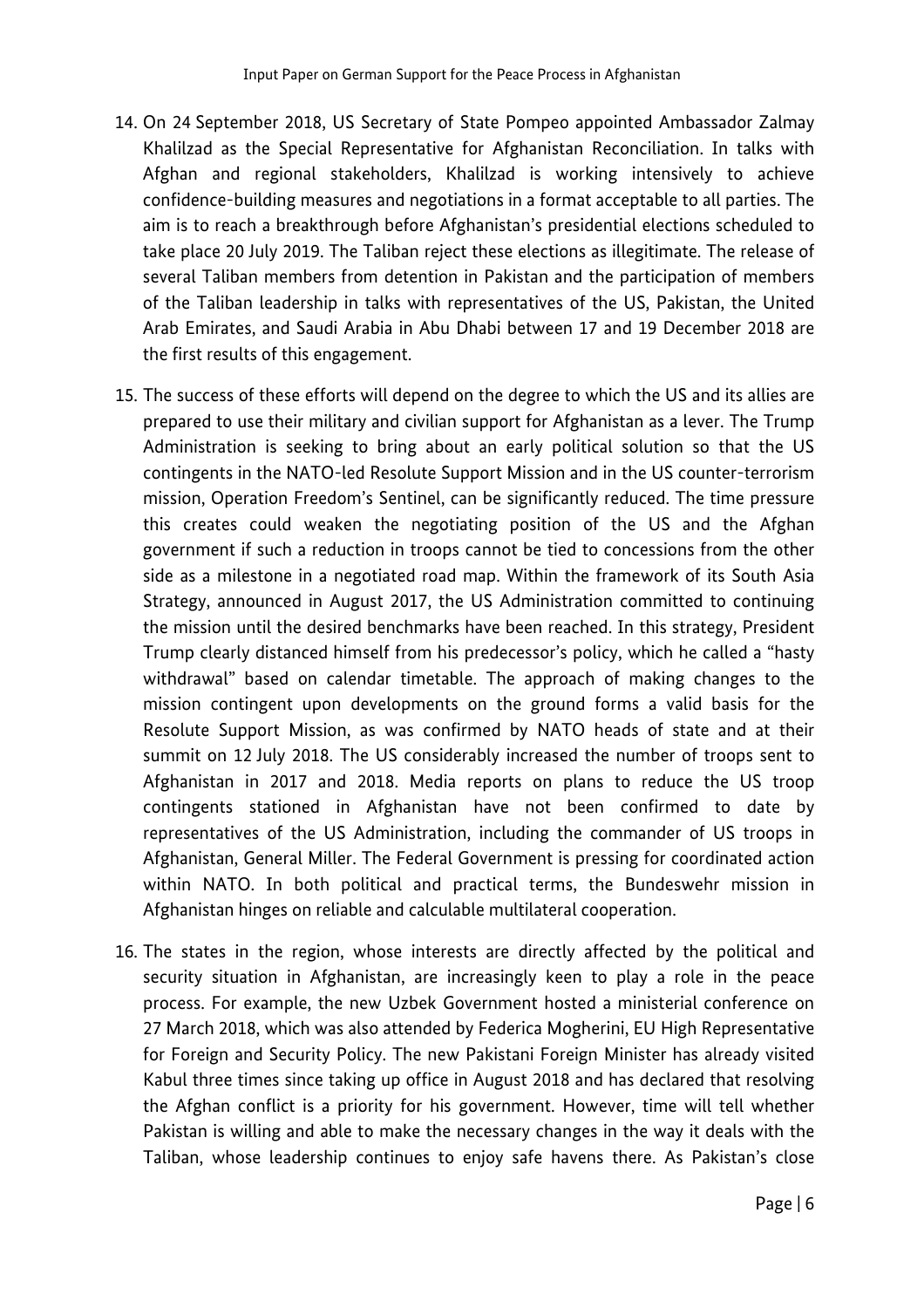partner, China bears special responsibility. Among other things, this takes the form of a trilateral dialogue, which includes Afghanistan (most recent meeting in Kabul on 15 December 2018) and the Shanghai Cooperation Organisation's Afghanistan Contact Group (most recent meeting in Beijing on 28 May 2018). On 9 November 2018, Russia organised a meeting of states in the region ('Moscow Format'), which included a Taliban delegation for the first time. However, as the Taliban refused to meet the Afghan Government, the only representatives from Kabul were members of the independent High Peace Council. Iran, too, has intensified its contacts with the Taliban and has expressed interest in being involved in an Afghan peace process.

## **III. Germany's role**

- 17. The success of the peace process is a key goal of Germany's involvement in Afghanistan. It, therefore, wants to do everything in its power to advance such a process. Germany bears special responsibility, due to its current role as Afghanistan's second most important partner (by a wide margin behind the US), its history as host of the International Conference on Afghanistan in December 2001 and as mediator in the establishment of an unofficial Taliban political office in Doha, as well as the considerable standing and trust it has gained in Afghan society over decades. This influence must be used strategically to foster the peace process.
- 18. In diplomatic terms, the federal government is using its contacts with a broad range of Afghan political stakeholders to highlight the key importance of a peace process for the country's stability and development, as well as for the continuation of German and international support, and to press for constructive steps. In doing so, it has warned that women as well as all ethnic and religious groups must be included in the negotiating process from the onset. Among other things, the federal government is funding projects aimed at developing the capabilities of negotiating teams and at promoting talks on access for humanitarian assistance for those in need. In addition to this, Germany has stated its readiness to offer its support to help foster the peace process if requested by the parties to the conflict, for instance by hosting a further Petersberg conference encompassing the Taliban at a suitable stage of the negotiations.
- 19. As Chair of the International Contact Group on Afghanistan (ICG), Germany has been helping to create consensus in the international community on support for the peace process and to bring together relevant initiatives in a coherent strategy. In the foreseeable future, a top priority will be to harmonise the efforts of the US and Russia, the former operating a rival process with the 'Moscow Format'. Furthermore, Germany is using its bilateral relations with countries in the region, such as Pakistan, Iran, China, and Russia, to urge them to cooperate constructively on a peace process. The Federal Government encourages the US to strengthen the leadership of Afghan negotiating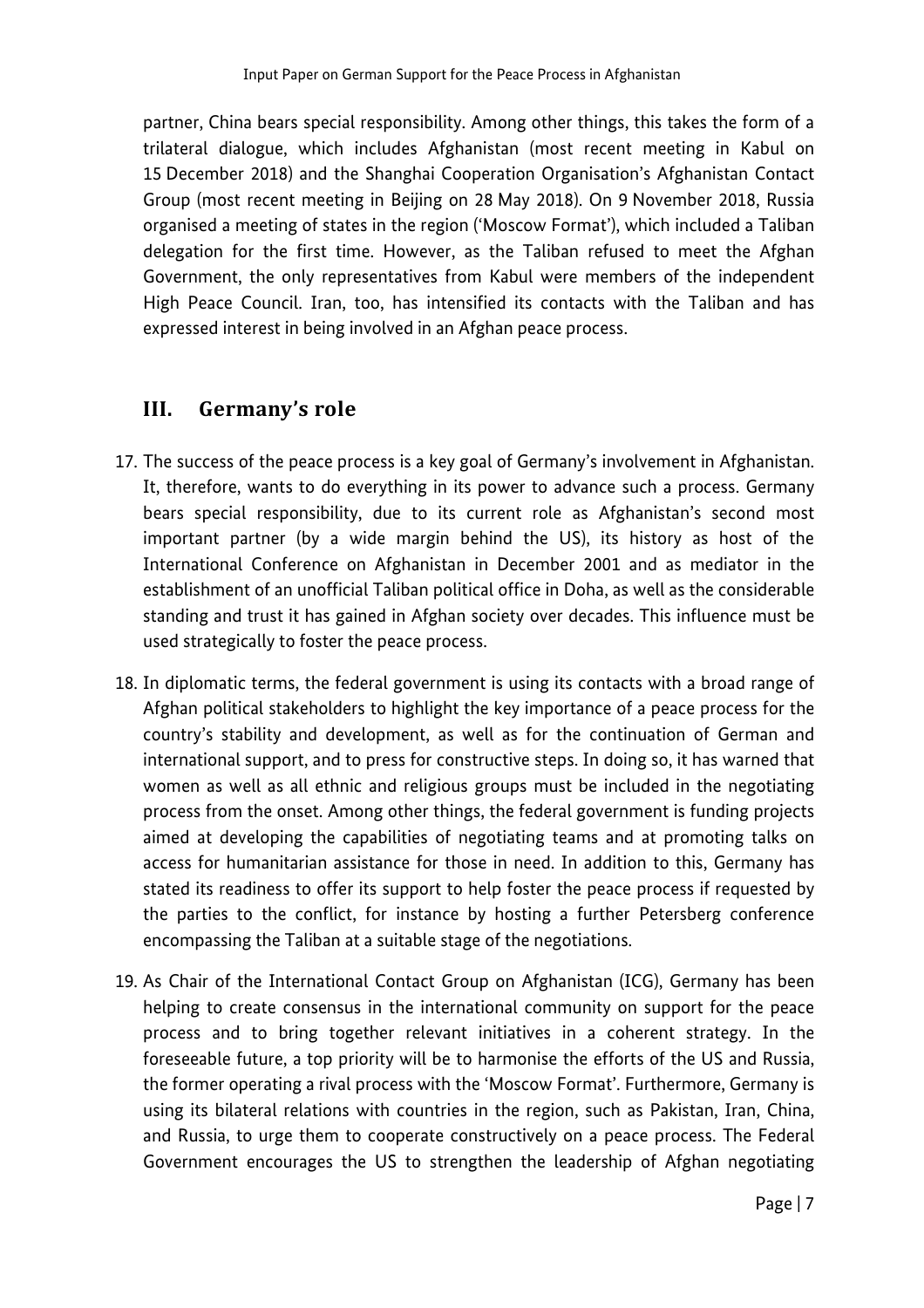parties and lead a peace process that defends key achievements in the reconstruction of Afghanistan since 2001. As a non-permanent member of the UN Security Council in 2019/2020 and co-penholder with Indonesia on Afghanistan, Germany will advocate for the United Nations to play an active role in the resolution of the conflict and in the implementation or verification of a peace agreement.

- 20. The Federal Government is calling for all relevant EU instruments to be used to foster a peace process in Afghanistan. At the Geneva Conference on Afghanistan on 28 November 2018, the EU High Representative named five areas in which the Union can contribute: the inclusion of all sections of society in the peace process, the implementation of an agreed reform of the security sector, the reintegration of fighters, as a guarantor for a peace process, and the promotion of cross-border trade and infrastructure projects. Based on its support for the 2016 peace accord with Hezb-e Islami led by Gulbuddin Hekmatyar, the EU has established a peace facility to fund appropriate measures. Afghanistan's neighbours could be prompted to play a positive role in any peace process by the EU's support for regional connectivity and integration, for instance within the scope of the EU Strategy for Central Asia, the new version of which – scheduled for release this year – is to focus more on Afghanistan.
- 21. Since 2015, Germany's military engagement within the NATO-led Resolute Support Mission, in line with the mandate adopted by the Bundestag on 22 March 2018, has helped enable the Afghan security forces to assume long-term security responsibility throughout Afghanistan, so that the Afghan-owned peace process, as well as the civilian reconstruction efforts and the reform and development efforts of the Afghan Government, are given the time and space they need to be effective. To this end, the international military engagement, the advisory services for the police, training and equipment aid, development policy, and diplomatic efforts for a political settlement in keeping with the interministerial approach are mutually reinforcing. In view of the current opportunities for a peace process, Germany is actively involved in a discussion within NATO on the future dovetailing of these lines of action.
- 22. The future of the international troop presence in Afghanistan is one of the main contentious issues among the parties to the conflict and will therefore be a subject of future negotiations. For instance, discussions on the scope or mandate of international troops must focus on an agreed upon Afghan-owned road map for peace and appropriate steps to be taken by the Taliban. As soon as a future Afghan government no longer needs international support for its security forces and the cross-border terrorist threat from Afghan soil has been minimised, there will no longer be a basis for the NATO-led train, advise, and support mission. Once the mission has been concluded, NATO could continue to support Afghanistan within the framework of "Enduring Partnership", agreed in 2010.
- 23. The continued international support for the Afghan security forces within the Resolute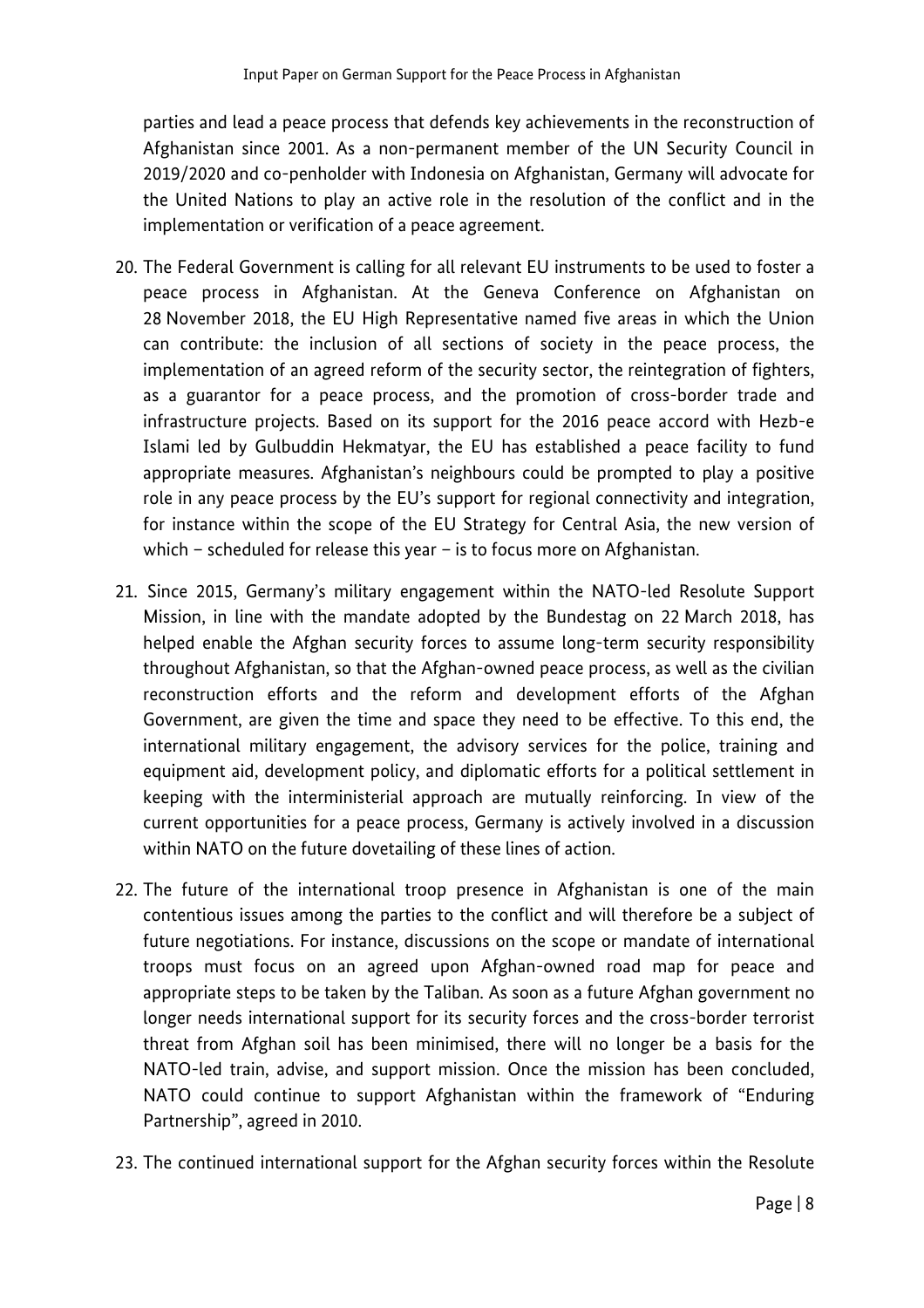Support Mission is currently a key factor in efforts to persuade the Taliban to engage in serious negotiations. The Afghan government's enhanced capacity to defend itself against military attacks by the Taliban, made possible by the mission, means that in a peace process it could assert demands vis-à-vis the Taliban which are also in Germany's interest – for example, measures to combat international terrorist organisations in Afghanistan such as al-Qaida or the so-called Islamic State in Khorasan Province, or obligations to protect human rights, especially those of women and ethnic minorities. In the present crucial phase, therefore, the prospects of success for an Afghan-owned peace process depend in particular on the necessary international support still being available to Afghan security forces.

24. The parties to the Afghan conflict have expressed their interest in continued international civilian support. The international community can therefore provide key incentives to reach an agreement and comply with its provisions. Germany has declared its willingness, in principle, to support development and stability in Afghanistan after a peace accord has been concluded. In order to strengthen the socio-economic foundation for peace, the participants in the Geneva Conference on Afghanistan on 28 November 2018 agreed to discuss economic initiatives with a view to fostering the return of Afghan money from abroad, including investments, work opportunities, and regional economic cooperation, once a peace agreement has been reached. Furthermore, if headway is made in the peace process, specific measures could be examined in the areas currently controlled by the Taliban, provided the security situation allows them to be carried out.

## **IV. Outlook**

25. It should become clear in the course of the year whether the current initiatives to kick-start an Afghan-owned peace process could succeed. This will be indicated by the consent of the parties to the conflict to a format of talks which includes both the Taliban and the Afghan Government. It is too early to say whether the participation of further Afghan or international players in the talks or international mediation is necessary. Ambassador Khalilzad is currently exploring with the Afghan Government, the Taliban, and regional partners the possibility of two parallel negotiating strategies: on the one hand, indirect US-mediated talks among the parties to the conflict on combating terrorism and the troop presence and, on the other, direct talks among the parties to the conflict on issues relating to the system of government. In such a case, confidencebuilding measures could come at the start of the process. In a next step, a road map of mutual steps in the security sphere with time and substantive targets could be agreed. This could include a temporary or permanent reduction of international troops. The final step would be an understanding on a new constitutional framework in which a balance would have to be found between continuity and the symbolic fresh start the Taliban